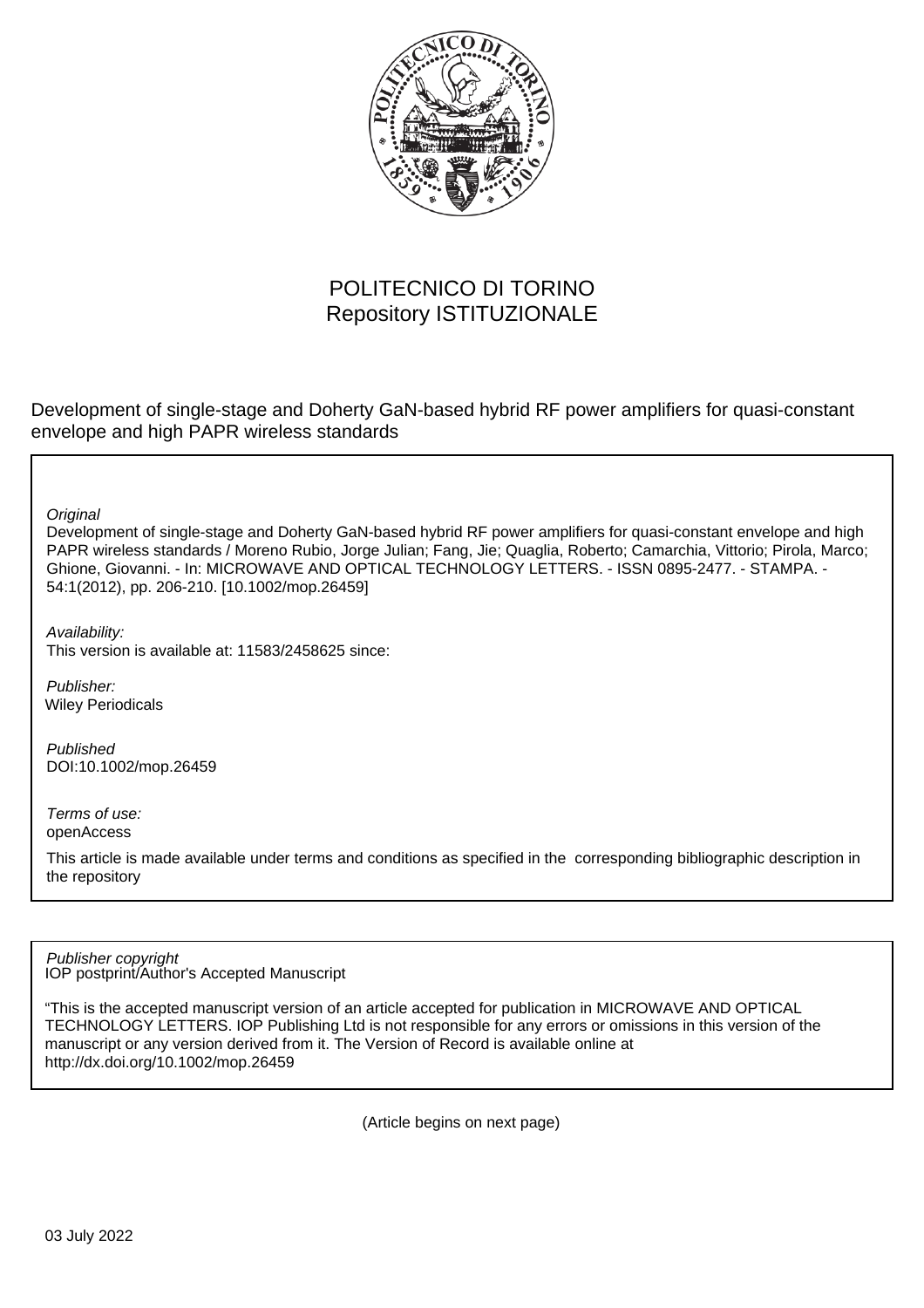# Development of single-stage and Doherty GaNbased hybrid RF power amplifiers for quasiconstant envelope and high PAPR wireless standards

**J. Moreno, Jie Fang, R. Quaglia, V. Camarchia, M. Pirola, G. Ghione**

*Department of Electronics (DELEN), Politecnico di Torino, Corso Duca degli Abruzzi, 24, 10129 Torino, Italy.*

#### **Abstract**

The paper describes the design, realization and characterization of a set of hybrid medium-power RF power amplifiers, based on a commercial packaged GaN HEMT and developed through a low-cost microstrip process. Two different design solutions suitable for wireless applications are presented: the first, intended for a constant-envelope modulation (with reference to the GSM standard), is a Class F amplifier exhibiting at 900 MHz an efficiency of 72 % with an output power of 37.5 dBm; the second, optimized for non-constant envelope signals with high dynamics (with reference to the UMTS WCDMA standard), is a Doherty amplifier showing, at 2.14 GHz, an efficiency higher than 40 % at 6 dB of output power back-off with a maximum output power of 40 dBm.

GaN, power amplifier, microstrip, wireless communications, Doherty

Corresponding author Roberto Quaglia Dep. of Electronics - Politecnico di Torino C.so Duca degli Abruzzi 24 I-10129 Torino, Italy tel. +39-011-5644219 fax +39-011-5644149 email [roberto.quaglia@polito.it](mailto:roberto.quaglia@polito.it)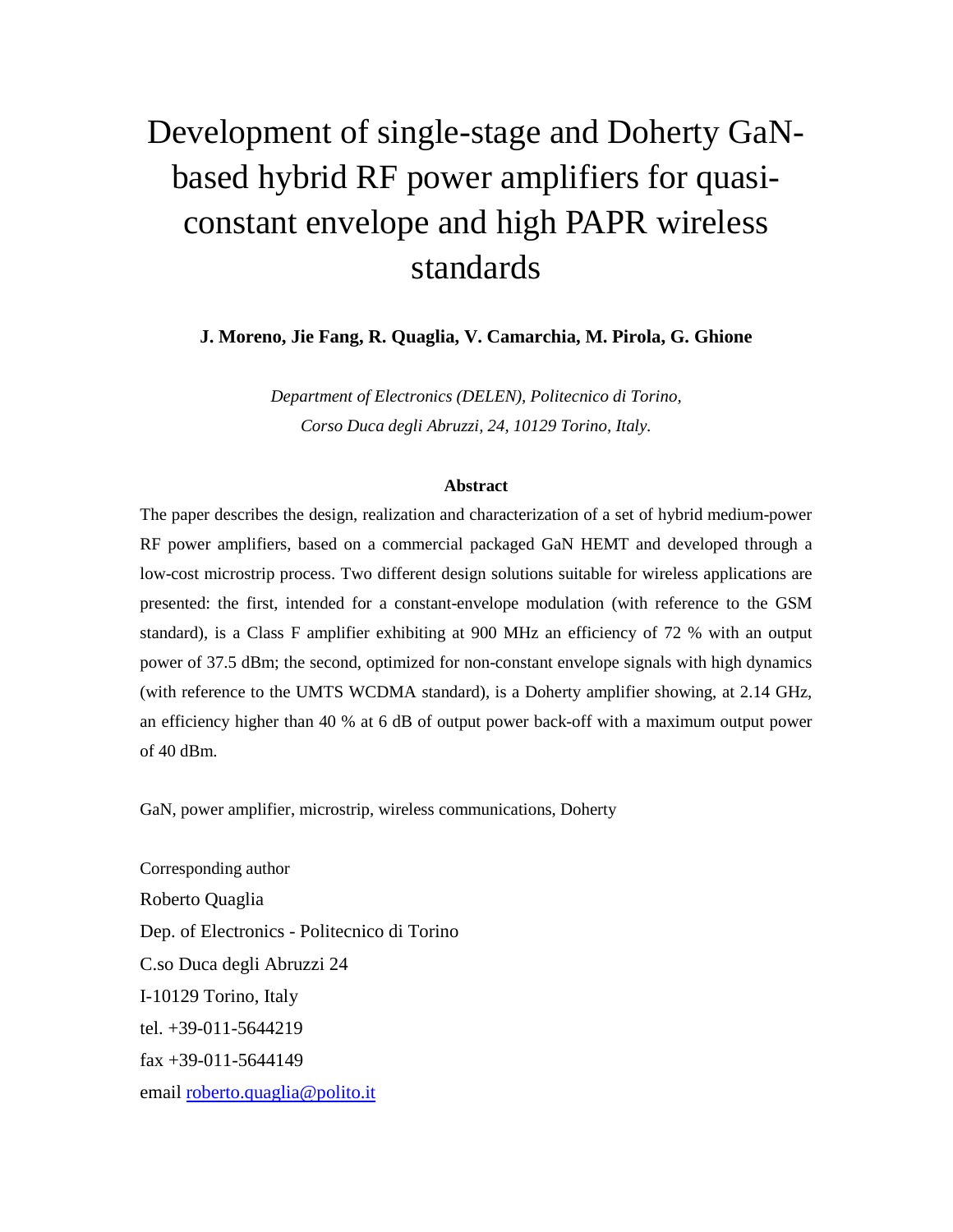#### **1- INTRODUCTION**

As well known, the need to reduce DC power consumption and the dissipation in RF transmitters makes the increase of the efficiency one of the most important Power Amplifier (PA) design issues, both for handsets and base-station applications. Highefficiency solutions derive from standard schemes such as the Class B [\[1\]](#page-11-0) in its several variants, and are typically based today on more advanced solutions like the Class E [\[2\],](#page-11-1) Class D [\[3\],](#page-11-2) or Class F [\[4\].](#page-11-3) However, the optimum choice of the PA implementation in terms of efficiency should also take into account the signal Peak to Average Power Ratio (PAPR), that is mainly determined by the modulation format and therefore by the specific wireless standard.

In this work, we focus our attention on the design of medium-power basestation amplifiers having as a target two well-established wireless signal formats: a quasiconstant envelope modulation scheme working at 900 MHz (the GSM standard) and an advanced modulation schemes with larger PAPR typical of WCDMA applications, working at 2.14 GHz (the UMTS standard). Notice that with the GSM signal format the total PAPR deriving from the channel statistics in a multi-carrier medium-power amplifier is low (0 dB for a single carrier, 3dB for a multi-carrier), while in the same conditions it is higher for the UMTS standard (from 3 dB to more than 10 dB) [\[5\]\[6\].](#page-11-4)

For the PA implementation, we choose to exploit GaN-based devices. In fact, HEMT field-effect transistors based on the GaN technology [\[7\]\[8\]](#page-11-5)[\[9\]](#page-12-0) exhibit today very interesting performances for RF wireless applications, since they are able to overcome the well-known limitations of the Si-based LDMOS [\[10\],](#page-12-1) today the dominant technology in basestation PAs. The devices exploited in the present study were GaN HEMTs grown on a Si substrate provided by Nitronex [\[11\].](#page-12-2)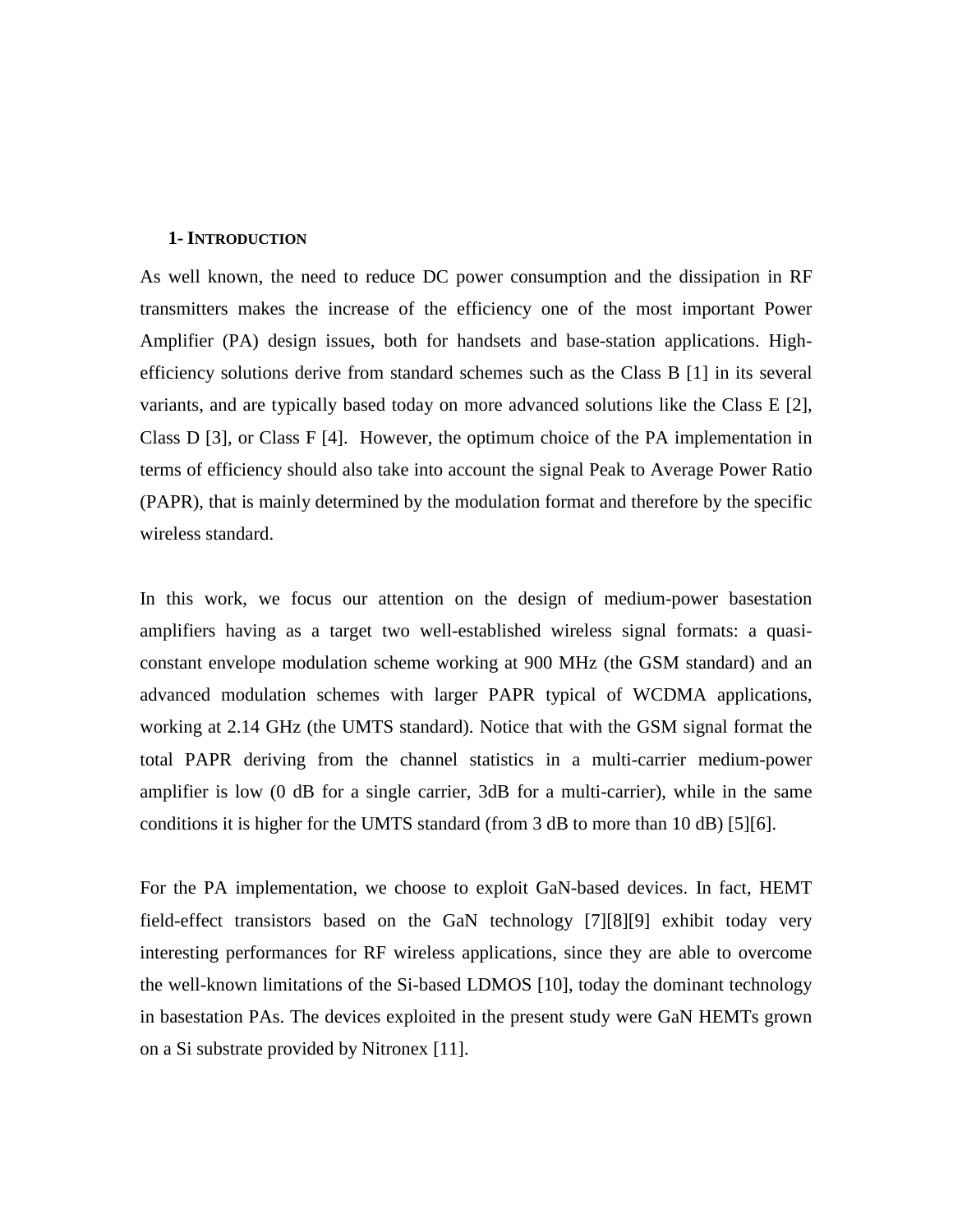The choice of the PA topology and operating class was suggested by the following remarks. For the 900 MHz GSM application, single-stage PAs have been adopted, and a Class F topology has been selected (after comparison with a Class B topology realized with the same device and substrate), since, as expected from the theory, it exhibits better performances, both in terms of efficiency and maximum output power.

For the 2.14 GHz WCDMA application the situation is more complex, since the high PAPR leads to operation with a significant Output Back Off (OBO) implying a severe penalty in terms of efficiency with respect to its peak values achieved at maximum output power. Combined stages, able to properly shape the efficiency curve as a function of the instantaneous power level, are effective in handling UMTS signals with good average efficiency. The Doherty Power Amplifier (DPA) [\[1\]\[12\],](#page-11-0) with a high efficiency region extending several dBs in back-off, and a relatively simple topology, has been therefore selected for the UMTS 2.14 GHz PA design.

To address the choice of the DPA building blocks, we have designed, fabricated, and characterized a Class B and Class F PAs for the 2.14 GHz band. Measurements showed that the advantage that the Class F PA exhibits 900 MHz with respect to Class B, are almost completely lost at 2.14 GHz, due to the increased parasitic effects that play a crucial role in packaged devices. These considerations, combined to the simpler Class B implementation with respect to Class F, have driven our choice at 2.14 GHz toward a tuned load Class B as the main cell of the DPA (actually biased in deep Class AB for linearity improvement), while similar considerations suggest to adopt for the peak amplifier a classical Class C stage.

The paper is organized as follows: Section 2 provides an overview of the adopted design strategies. The prototyping of the different building blocks, and the description of the motivations that have led to the design of the final structures, together with the comparison between simulation and measurement results, are carried out in Section 3. Finally, some conclusions are drawn in Section 4.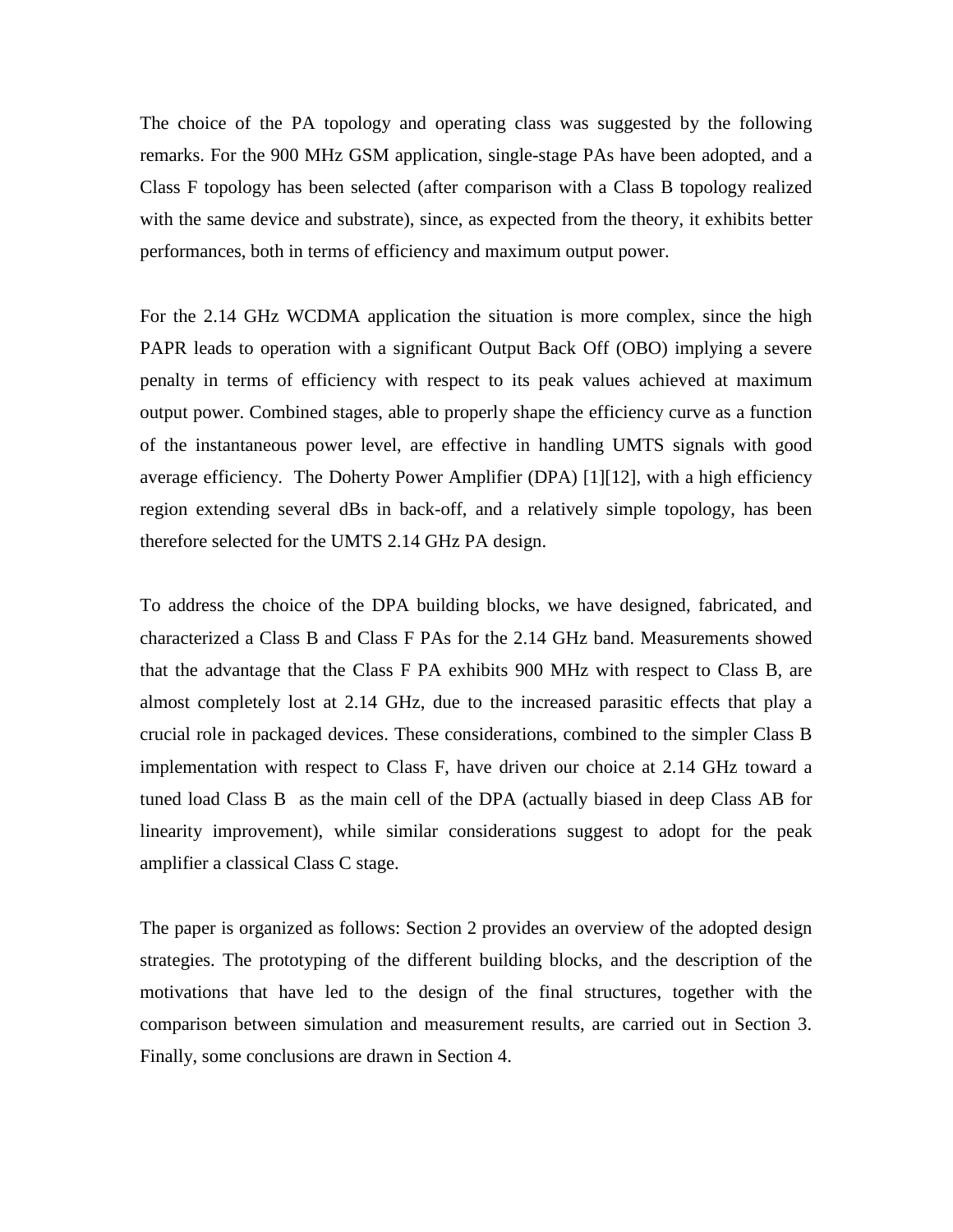#### 2- **DESIGN STRATEGY**

The realized PAs are based on the NPTB00004 GaN HEMT fabricated by Nitronex inc. [\[11\],](#page-12-2) a packaged device capable of 5 W output power at 28 V drain bias, and operative frequency range 1-6 GHz.

To identify the optimum PA solutions for the two applications under study (constant envelope GSM at 900 MHz, high PAPR WCDMA at 2.14 GHz), we focused on the evaluation of the selected Class B and Class F PA test structures, through simulation and experimental characterization.

A test board was arranged to characterize the bare device in DC, small and large signal condition, to assess the model accuracy, extract parasitics, and obtain other information useful to the design. Especially important is the role played by parasitics, emphasized by the package contributions, which seriously impact on the design of Class B, and even more Class F PAs. In fact, only an accurate knowledge of parasitics permits to precisely shift the reference planes from the externally accessible terminals to the intrinsic ones [\[13\],](#page-12-3) and to this purpose they have been carefully identified through cold FET measurements [\[14\].](#page-12-4)

The load at the fundamental frequency of the Class B amplifier has been selected accounting for characterizations [\[15\]\[16\]](#page-12-5) and simulation results, adopting different strategies for the real and imaginary part. As well known, the real part of the load admittance forces the simultaneous maximum swing of current and voltage at the HEMT drain terminal. To this end, the maximum safe bias [\[11\]](#page-12-2) and knee drain voltage (28 V and 4 V respectively), together with the maximum drain current (0.9 A) have been identified through measurements, that are in turn confirmed by simulation. A value slightly above 50 Ω has been chosen for Class B load  $R_{\text{opt.B}}$ , while for the Class F PA, according to [\[12\]](#page-12-6) and having in mind a low-order Class F implementation with 3<sup>rd</sup> harmonic control, the previous value has been increased by a factor 1.15 (the theoretical factor for ideal Class F is 1.27).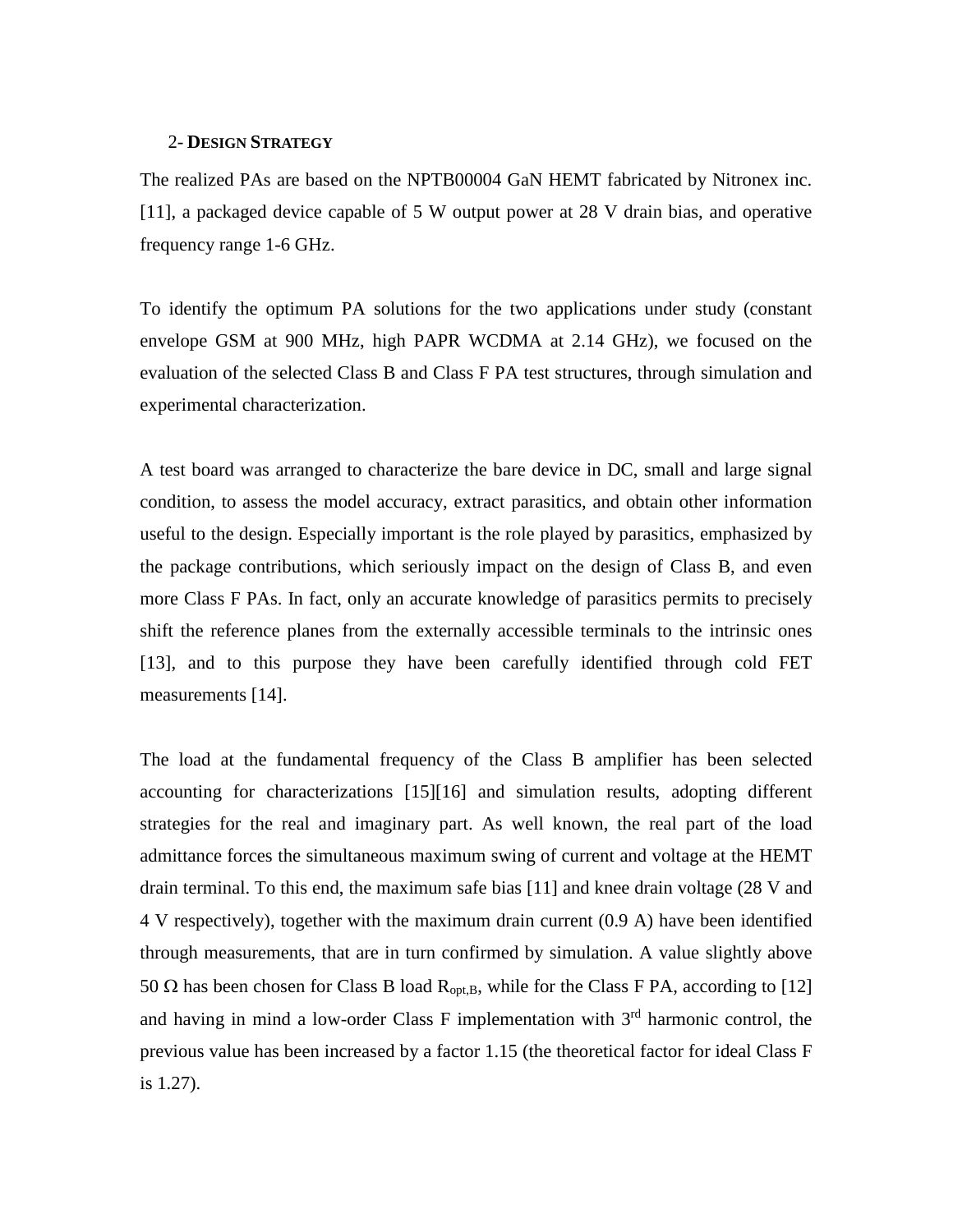The imaginary part of the load admittance at the fundamental (in theory, the same for Class B and F PA), has been obtained again through CAD simulations and measurements, but with exchanged roles. In fact, the choice of the load susceptance was based on the simulated instantaneous load line at the intrinsic device terminals, while load pull measurements, and other power characterization data, have been then exploited to validate the solution derived from the simulations.

As already mentioned, a low-order harmonic termination strategy has been adopted, controlling only the second and third harmonics according to Class B and Class F theory. Namely, for Class B PA, the second and third harmonics, at the intrinsic reference planes i.e. across the voltage controlled current drain source, have been chosen as close as possible to the short condition [\[1\],](#page-11-0) while for the Class F PA short and open circuits for the 2<sup>nd</sup> and 3<sup>rd</sup> harmonics, respectively, have been designed and synthetized.

The PAs output matching networks (OMN), realized following the scheme shown in [Fig.](#page-5-0)  [1,](#page-5-0) have been designed to load both stages with the optimal terminations at fundamental, second and third harmonics, and to supply the device drain bias current.

The input matching networks (IMN) have instead been designed by means of large signal scattering simulations, accounting for the device gate self-biasing, to optimize the input match when the device is driven in high power regime. In- and out-of-band oscillation issues have been accurately dealt with, and unconditional stability in a wide bias range has been enforced introducing RC parallel networks in series to the HEMT, combined with a resistor inserted in the DC gate path.

#### FIG 1 HERE

<span id="page-5-0"></span>**Fig. 1: Block scheme of the designed OMNs.**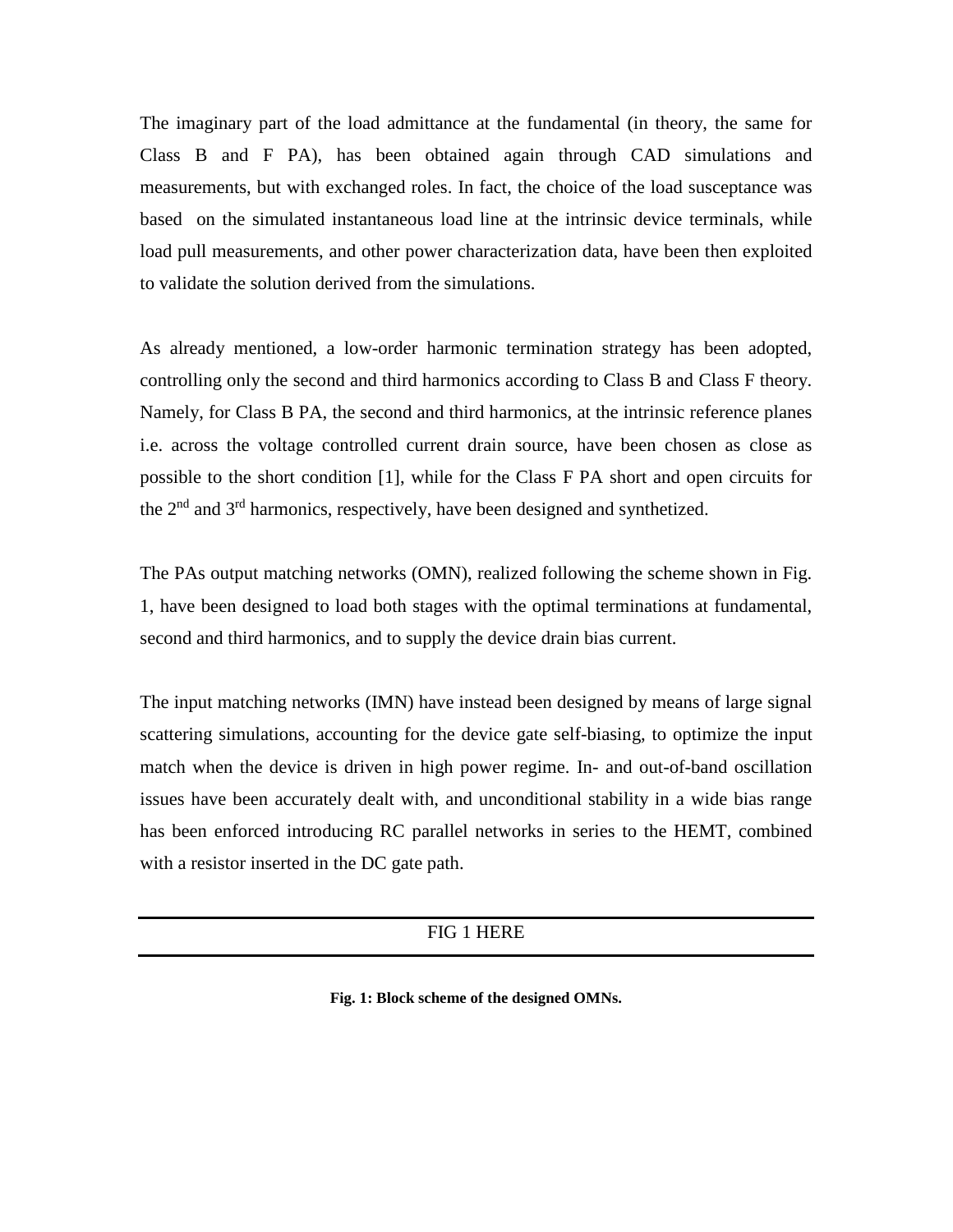#### **3- PROTOTYPING AND RESULTS**

The matching networks of the proposed PAs have been designed in the Agilent ADS CAD, the simulation of the distributed microstrip parts have been carried out at circuit level, and verified with Electromagnetic simulations by the Momentum tool of ADS. Layouts have been fabricated on a RF35 substrate (H = 760 um,  $\varepsilon_r$  = 3.5), and some test structures including microstrip junctions, stubs, lines, and via holes have been inserted in the PCB to assess the accuracy of the passive library models. A recessed brass has been devised and realized, to enable IMN and OMN separate mounting and characterization, to simplify the system assembly, and to ensure good electrical and thermal contact with the microstrip PCB.

## *900 MHz PAs*

The bias point has been chosen, for both stages, slightly above the pinch-off, therefore accepting, with respect to Class B, a slight efficiency reduction [\[1\],](#page-11-0) but better linearity. In particular, the drain current has been set to around 5 mA (1% of device maximum current), for a drain voltage of 28 V. Both PA configurations adopted the same IMN, reported in [Fig. 2](#page-6-0) that has been optimized to reduce in large signal operation, at the operative frequency of 900 MHz, the difference between available and actual input power to less than 0.1 dB.

#### FIG 2 HERE

# <span id="page-6-0"></span>**Fig. 2: Topology of the IMNs for the 900 MHz PAs. The stabilization network is effective both in band and out band.**

The large signal characterization of the two stages showed for the Class B PA a 5.2 W of output power with a gain of 21 dB, and peak drain efficiency just above 60 % (see [Fig.](#page-7-0)  [3\)](#page-7-0). For Class F module, an output power of 5.7 W, a power gain of 21 dB, together with a maximum drain efficiency of 72 % have been measured [\(Fig. 4\)](#page-7-1). As expected from the theoretical and simulated behaviors, the experimental characterization confirms the Class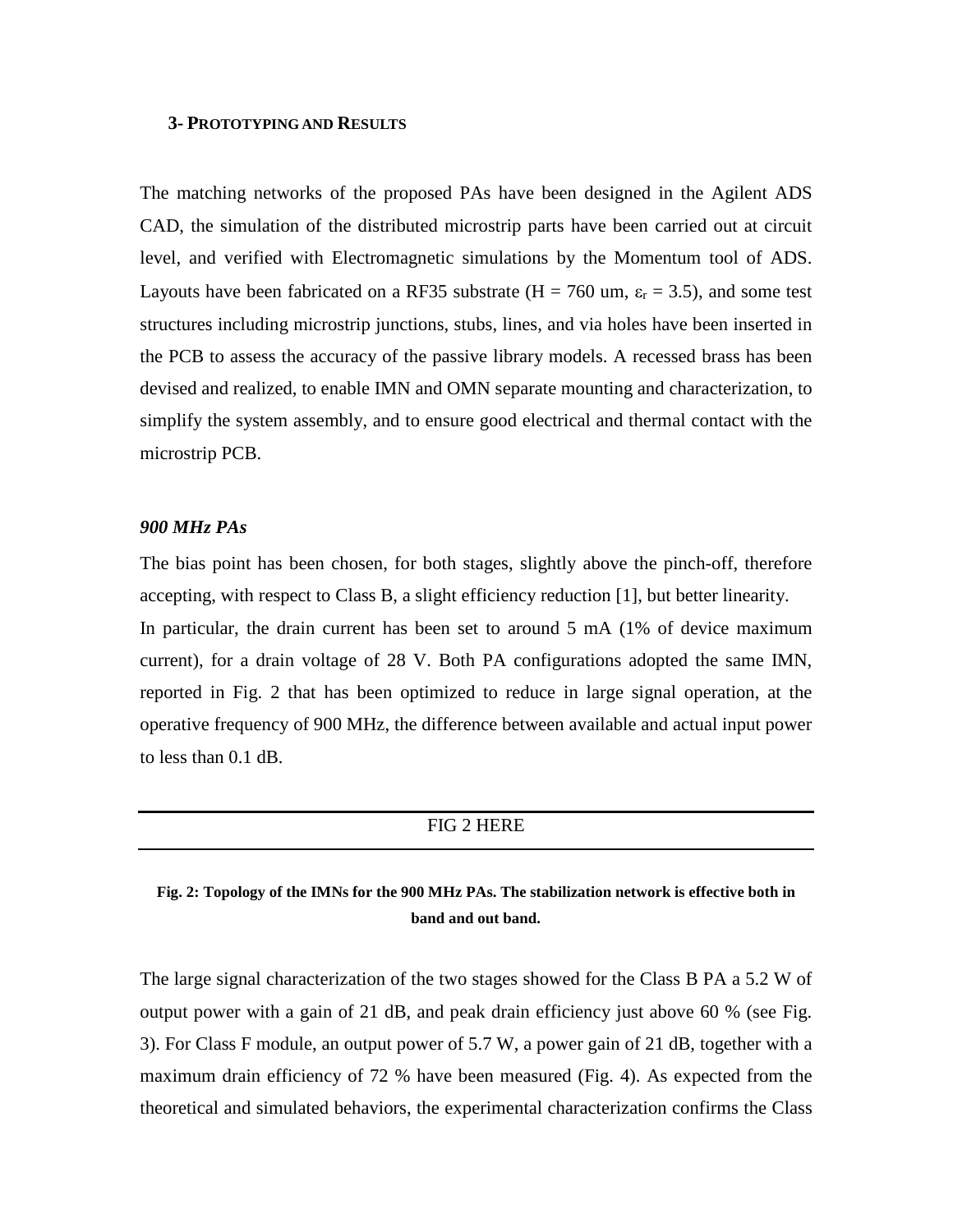F superior performances with respect to a corresponding Class B design. A picture of the realized Class F amplifier is shown in [Fig. 5.](#page-7-2)

# FIG 3 HERE

<span id="page-7-0"></span>**Fig. 3: Single Tone measurement of the 900 MHz Class B PA. Output power (black solid line), gain (red line + diamonds), and drain efficiency (blue line+ squares).**

## FIG 4 HERE

<span id="page-7-1"></span>**Fig. 4: Single Tone measurement of the 900 MHz Class F PA. Output power (black solid line), gain (red line + diamonds), and drain efficiency (blue line+ squares).**

# FIG 5 HERE

**Fig. 5: Picture of the realized 900MHz Class F PA.**

## <span id="page-7-2"></span>*2.14 GHz PA*

While for constant envelope application at 900 MHz the single stage solution is satisfactory, the design constraints at 2.14 GHz WCDMA suggest the DPA architecture, whose block diagram is sketched in [Fig. 6.](#page-7-3) This configuration allows a wider highefficiency region that covers the power span typical of non-constant envelope input signals.

#### FIG 6 HERE

<span id="page-7-3"></span>**Fig. 6: Block Scheme of the two stages DPA, with the same device employed for Main and Peak amplifier.**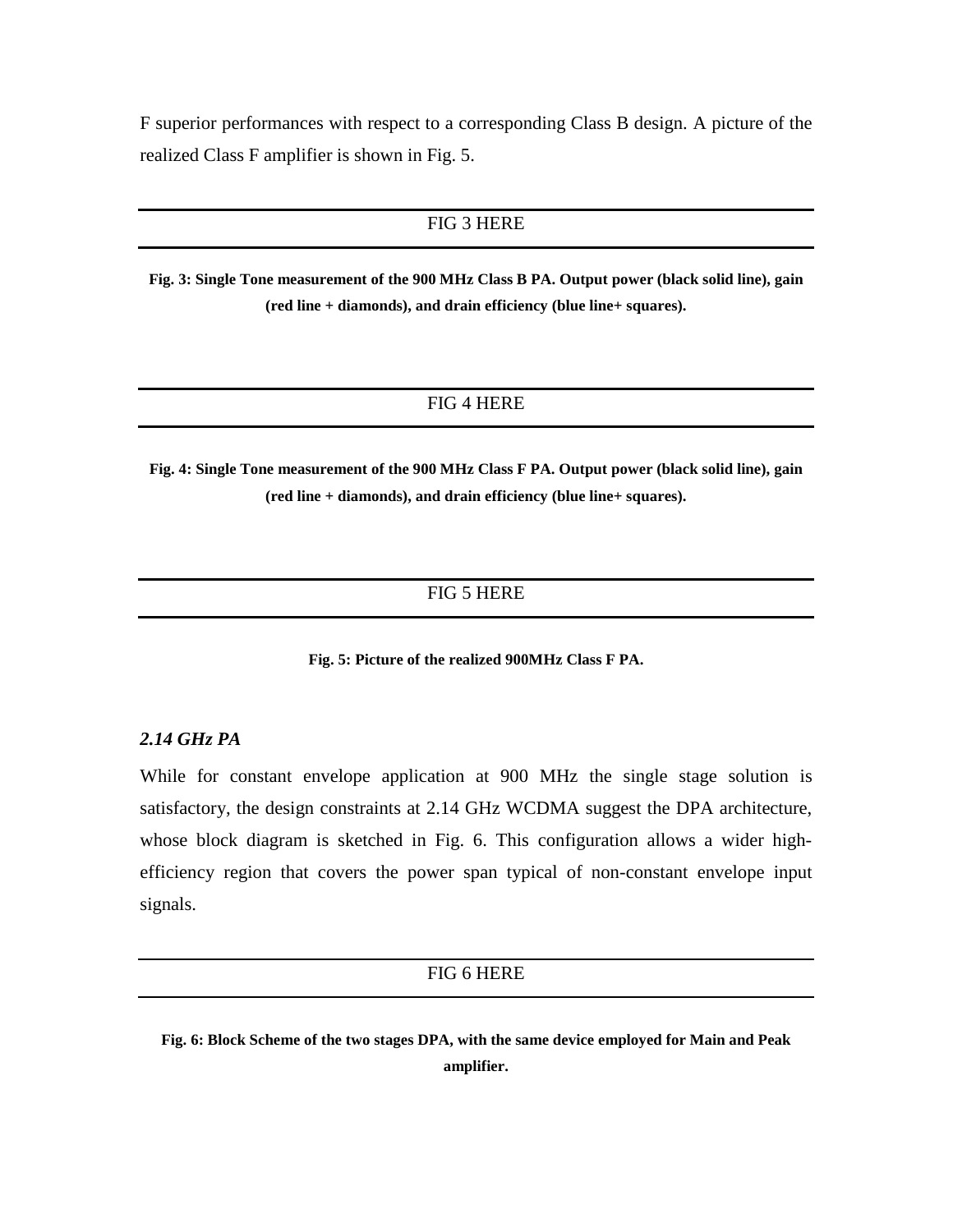The same PAs topologies studied at 900 MHz have been redesigned at 2.14 GHz to identify the best solution for the realization of the Main and Peak stages of the DPA. The Class B PA exhibited a maximum output power of 5.2 W, a gain of 15.5 dB and a drain efficiency of 47 % [\(Fig. 7\)](#page-8-0), while, the Class F, showed an output power of  $5.4$  W, a gain of 15.5 dB and an efficiency of 52 % [\(Fig. 8\)](#page-8-1).

# FIG 7 HERE

<span id="page-8-0"></span>**Fig. 7: Single Tone measurement of 2.14 GHz Class B PA. Output power (black solid line), gain (red line + diamonds), and drain efficiency (blue line+ squares).**

#### FIG 8 HERE

# <span id="page-8-1"></span>**Fig. 8: Single Tone measurement of 2.14 GHz Class F PA. Output power (black solid line), gain (red line + diamonds), and drain efficiency (blue line+ squares).**

From these results it is evident that the performance gap between Class F and B exploited at 900 MHz is reduced, probably due the increased parasitic effects at 2.14 GHz. Moreover, resonances appear around 4 GHz due to the package parasitics, that compromise the accuracy of their identification for frequencies above 2 GHz, therefore leading to incorrect harmonic termination, and thus to poor waveform shaping at the intrinsic device level.

These considerations suggested adopting the Class B design for the DPA development, accounting also for its better compactness, and simpler layout if compared with Class F configuration. Moreover, to increase linearity, the Main amplifier has been actually biased in a deep Class AB (efficiency similar to the Class B but higher linearity), while the Peak amplifier has been biased in Class C.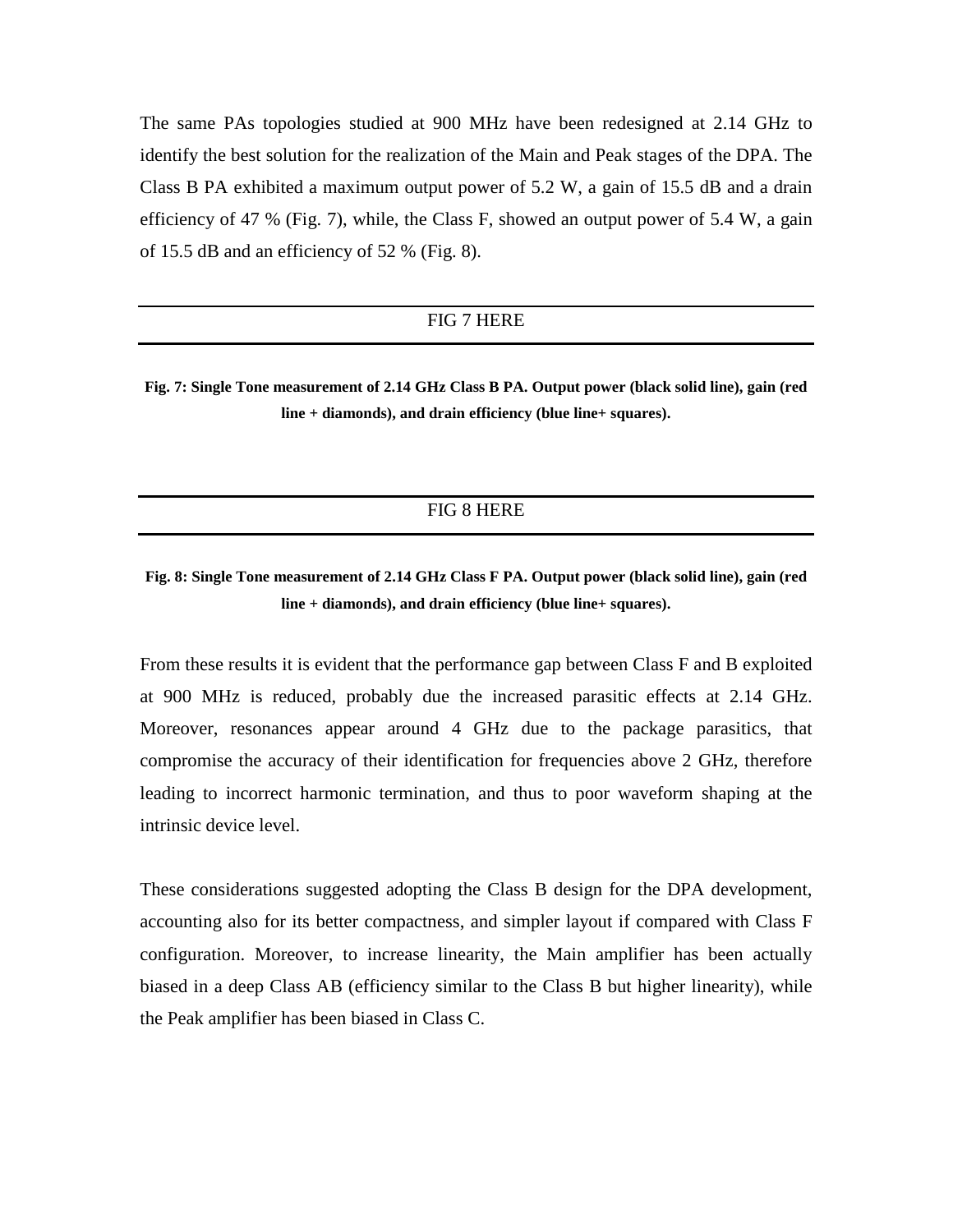A preliminary theoretical analysis to estimate the optimum operational conditions in terms of loads, bias currents and input power division, has been carried out [\[12\].](#page-12-6) This analysis has been performed adopting a tuned load configuration for Main and Peak amplifiers, and considering a 6 dB Output Power Back-off (OBO) as the break-point of the Doherty region. The Doherty Main amplifier load has been modulated from 130  $\Omega$  in the low power region to 65  $\Omega$  at saturation. The resulting Doherty common node load  $R<sub>L</sub>$ , and the characteristic impedance  $Z<sub>0</sub>$  of the quarter-wave line impedance inverter have been calculated respectively as  $R_L \approx 30 \Omega$  and  $Z_0 \approx 60 \Omega$ .

The output network of the Doherty, compensating the parasitics and synthesizing the fundamental and harmonic termination provided by the preliminary analysis is shown in [Fig. 9.](#page-9-0) The input power division has been achieved by an uneven branch line splitter designed and optimized through EM simulations.

# FIG 9 HERE

# <span id="page-9-0"></span>**Fig. 9: Detailed scheme of output network for the designed DPA. Where is not specified, the line impedance is of 50** Ω.

The DPA has been realized (see [Fig. 10\)](#page-10-0), and characterized. The maximum delivered power at 2.14 GHz resulted in excess of 10 W, with efficiency higher than 40 % in a 6 dB region of OBO [\(Fig. 11\)](#page-10-1), and reaching its peak value of 52 % at an output power of 10.5 W. The drain efficiency of the designed 2.14 GHz PAs is shown for increasing OBO in [Fig. 12.](#page-10-2) For low OBO the DPA has efficiency comparable to Class F, and slightly larger than Class B; this can be attributed to the fact that the overall efficiency of the amplifier is affected by the highly efficient Class C peak stage, that, on the other hand contributes to decrease the DPA gain. With large OBO, the DPA clearly shows the expected advantage over the single-stage (Class F and Class B) solutions, together with a larger power. Approaching the power saturation conditions (i.e. decreasing OBO), the DPA output power is twice as the one of the single stages, since in this condition DPAs behave, as expected from the theory, as two combined stage modules.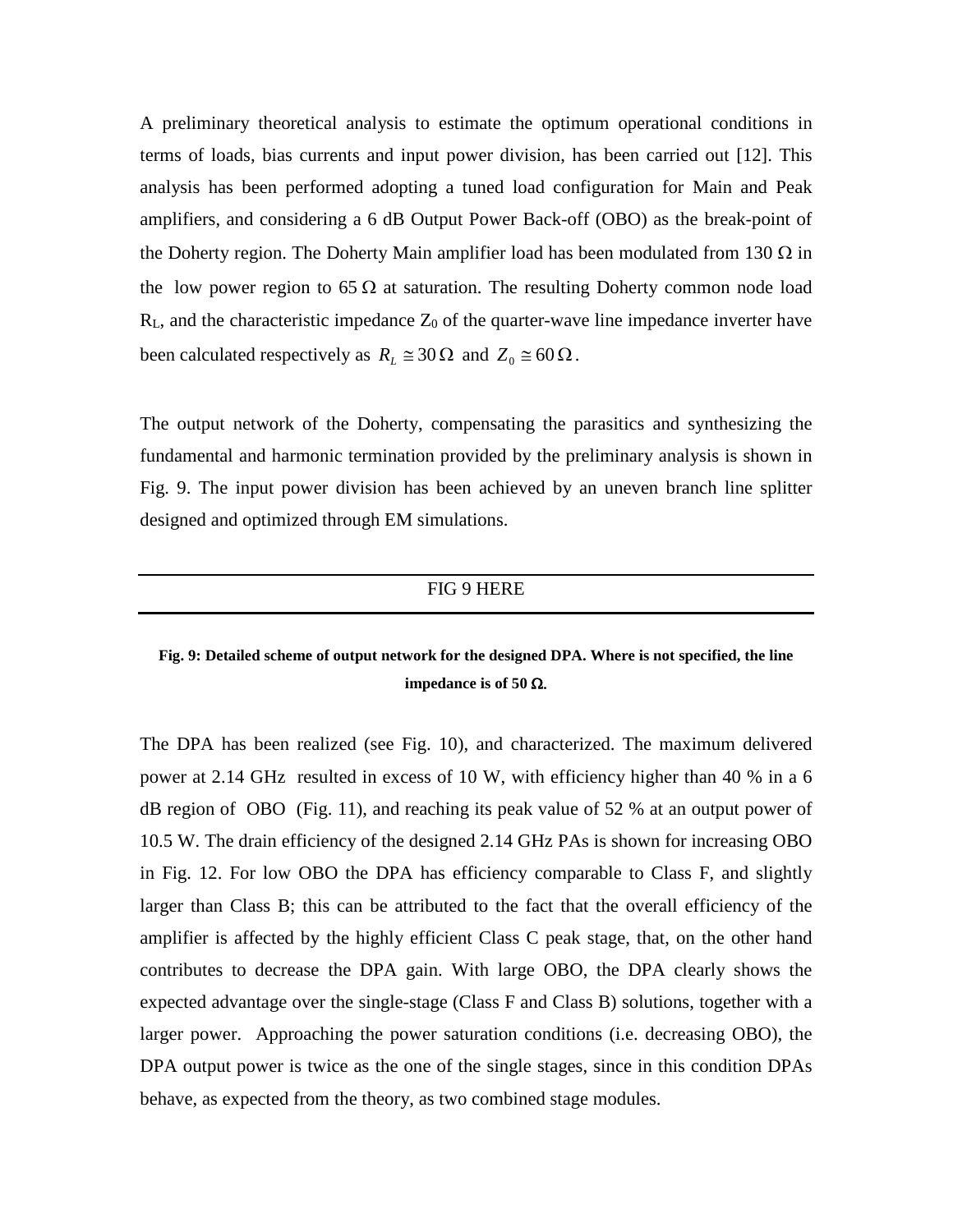**Fig. 10: Picture of the fabricated DPA.**

# FIG 11 HERE

<span id="page-10-1"></span><span id="page-10-0"></span>**Fig. 11: Single Tone measurement of 2.14 GHz DPA. Output power (black solid line), gain (red line + diamonds), and drain efficiency (blue line+ squares).**

## FIG 12 HERE

<span id="page-10-2"></span>**Fig. 12: Drain efficiency** *vs.* **OBO for the three PAs designed at 2.14 GHz. Class B PA (blue + circles), Class F PA (red + diamonds), DPA (black + stars).**

#### **4- CONCLUSIONS**

Two PA solutions for medium power transmitters have been designed, implemented and characterized. The first amplifier at 900 MHz is tailored for constant envelope modulation (GSM), while the second is conceived for 2.14 GHz high PAPR UMTS signals. Class B and Class F implementations of single-ended power amplifiers have been compared in terms of simulations and measurements at both frequencies, and a Doherty combined architecture has been chosen at 2.14 GHz. [Tab. 1](#page-11-6) summarize the performances of the designed modules in terms of gain, output power and efficiency, both at saturation, and at 6 dB OBO. At 900MHz, for constant envelope signals, Class F PA exhibits better performances in terms of output power, and drain efficiency.

At 2.14 GHz, a Class B architecture has been chosen for the DPA Main (in fact deep AB) and Peak (in fact C) cells, since parasitics more critical behavior suggested to focus on this more standard implementation, also considering its simpler topology with respect to Class F.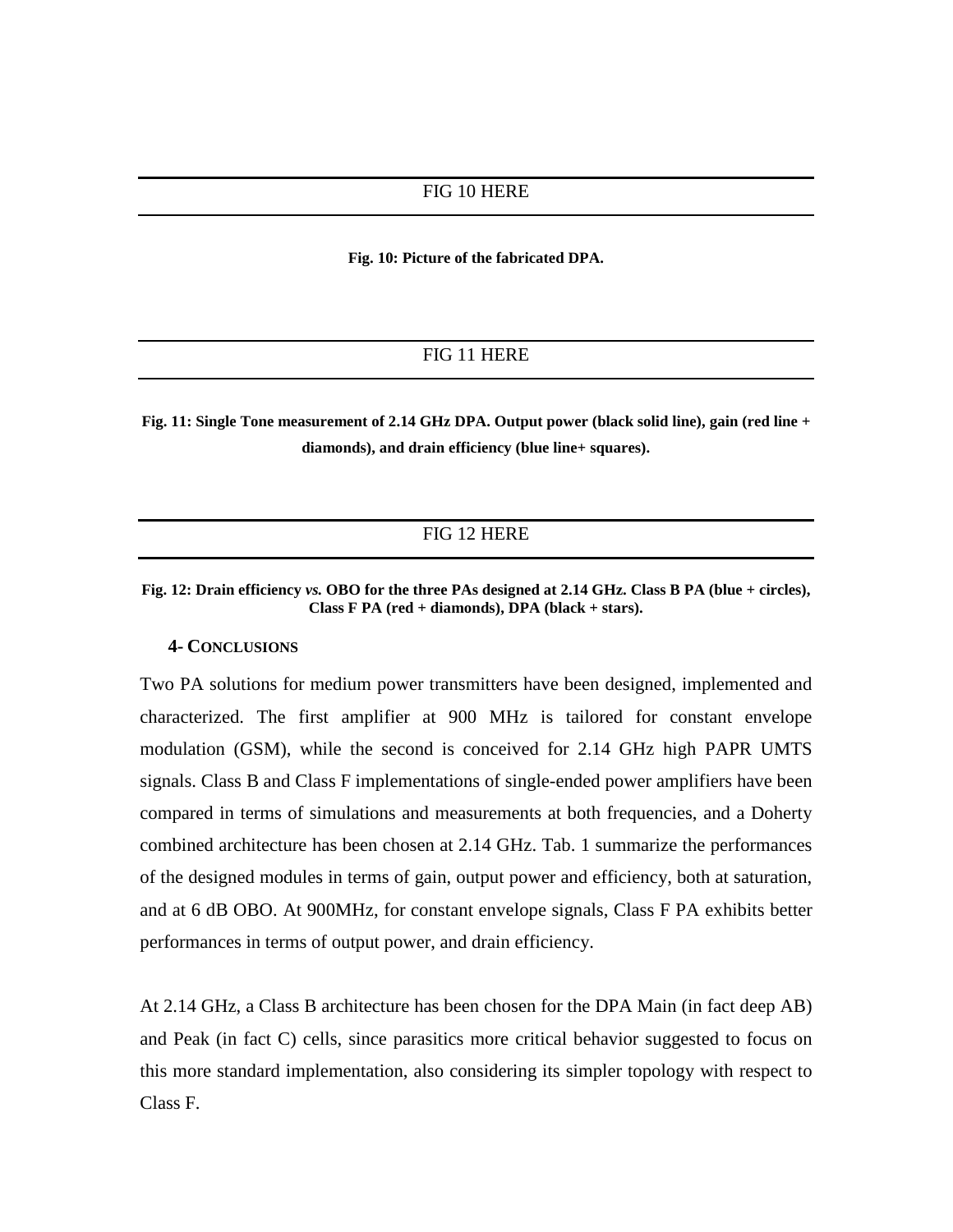| <b>PA</b>                | POUT       | <b>Power Gain</b> | <b>Efficiency</b> |           |
|--------------------------|------------|-------------------|-------------------|-----------|
|                          |            |                   | @ 0dB OBO         | @ 6dB OBO |
| Class B, 900 MHz         | 37.2 dBm   | 21 dB             | 62 %              | 34 %      |
| Class F, 900 MHz         | 37.6 dBm   | 21 dB             | 72 %              | 36 %      |
| <b>Class B, 2140 MHz</b> | 37.3 dBm   | $15.5 \text{ dB}$ | 47 %              | 27 %      |
| <b>Class F, 2140 MHz</b> | 37.6 dBm   | $15.5 \text{ dB}$ | 52 %              | 28 %      |
| Doherty, 2140 MHz        | $40.2$ dBm | 9.2 dB            | 52 %              | 40 %      |

**Tab. 1: Resume of the measurements on the designed PA**

#### <span id="page-11-6"></span>**ACKNOWLEDGMENTS**

Support of the projects PRIN 2007 M3ICGAN and of the NOE NEWCOM++ is kindly acknowledged.

#### **REFERENCES**

- <span id="page-11-0"></span>[1] S. C. Cripps, "RF Power Amplifiers for Wireless Communications," Artech House, Inc., Norwood, 1999.
- <span id="page-11-1"></span>[2] N.O. Sokal, A.D. Sokal, "Class E-A new Class of high-efficiency tuned single-ended switching power amplifiers," Solid-State Circuits, IEEE Journal of , vol.10, no.3, pp. 168- 176, Jun 1975.
- <span id="page-11-2"></span>[3] S.-A. El-Hamamsy, "Design of high-efficiency RF Class-D power amplifier," Power Electronics, IEEE Transactions on , vol.9, no.3, pp.297-308, May 1994.
- <span id="page-11-3"></span>[4] F. H. Raab, "Class-F power amplifiers with maximally flat waveforms," IEEE Trans. Microwave Theory Tech., vol. 45, pp. 2007–2012, Nov. 1997.
- <span id="page-11-4"></span>[5] E.W. McCune, Jr., "Multi-mode and multi-band polar transmitter for GSM, NADC, and EDGE," Wireless Communications and Networking, vol.2, pp.812-815, 20 March 2003.
- [6] S. Hussain, Y. Louet, "Peak to Average Power Ratio Analysis of Multi-carrier and Multi-standard Signals in Software Radio Context," ICTTA 2008, pp.1-5, 7-11 April 2008.
- <span id="page-11-5"></span>[7] J. Shealy, J. Smart, M. Poulton, R. Sadler, D. Grider, S. Gibb, B. Hosse, B. Sousa, D. Halchin, V. Steel, P. Garber, P. Wilkerson, B. Zaroff, J. Dick, T. Mercier, J. Bonaker, M. Hamilton, C. Greer, M. Isenhour, "Gallium nitride (GaN) HEMT's: progress and potential for commercial applications," GaAs IC Symposium, 24th Annual Technical Digest , pp. 243- 246, 2002.
- [8] S.C. Binari, W. Kruppa, H.B. Dietrich, G. Kelner, A.E. Wickenden, J.A. Freitas Jr, "Fabrication and characterization of GaN FETs," Solid-State Electronics, Vol. 41, Issue 10, pp. 1549-1554, October 1997.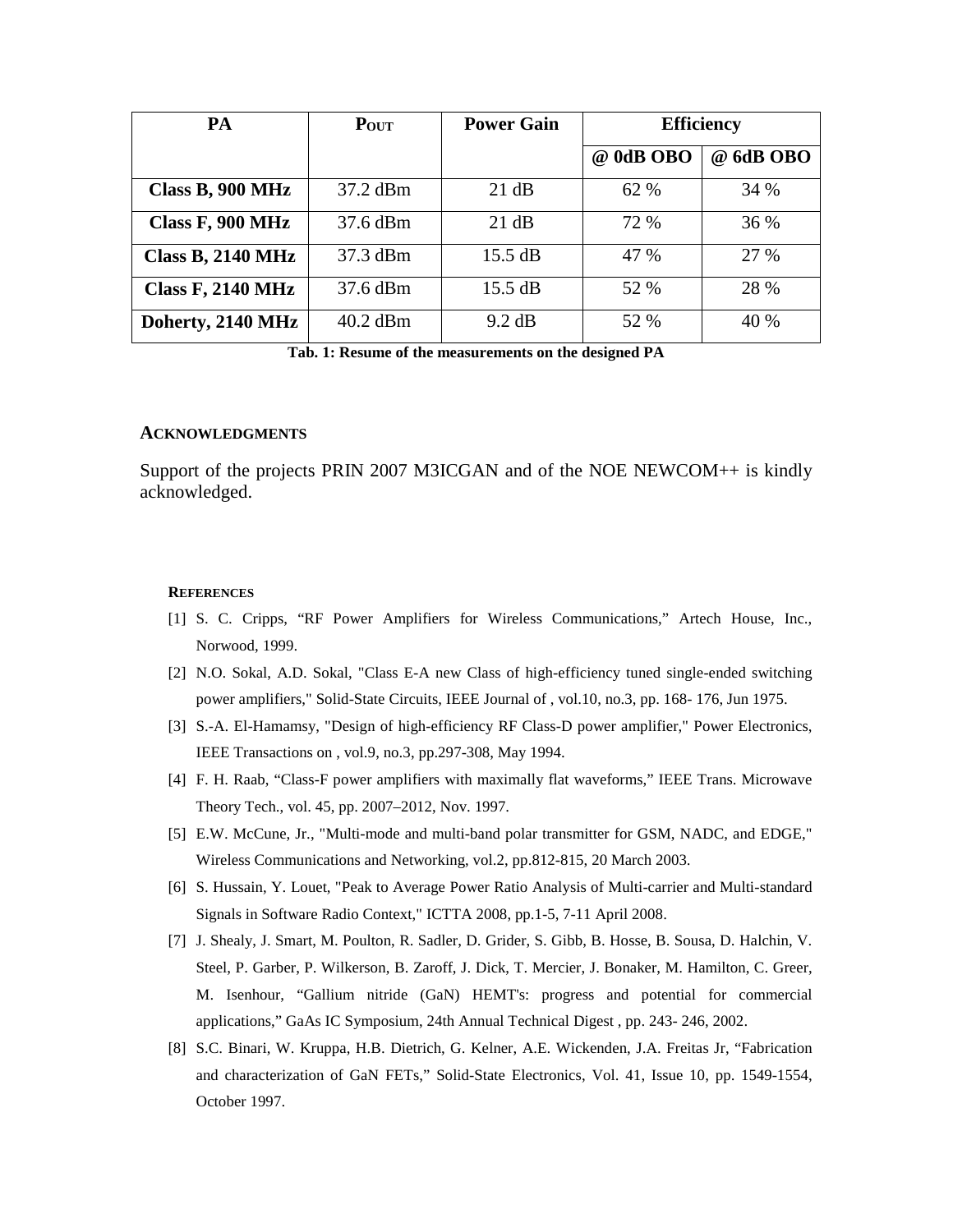- <span id="page-12-0"></span>[9] V. Camarchia, S. Donati Guerrieri, M. Pirola, V. Teppati, A. Ferrero, G. Ghione, M. Peroni, P. Romanini, C. Lanzieri, S. Lavanga, A. Serino, E. Limiti, L. Mariucci, "Fabrication and nonlinear characterization of GaN HEMTs on SiC and sapphire for high-power applications," International Journal of RF and Microwave Computer-Aided Engineering, Volume 16, Issue 1, pp. 70–80, January 2006.
- <span id="page-12-1"></span>[10] W. Pribble, J. Palmour, S. Sheppard, R. Smith, S. Allen, T. Smith, Z. Ring, J. Sumakeris, A. Saxler, and J. Milligan, "Applications of SiC MESFETs and GaN HEMTs in power amplifier design," in IEEE MTT-S Int. Micro. Symp. Dig., vol. 3, 2002, pp. 1819–1822.
- <span id="page-12-2"></span>[11] "NPTB00004 Datasheet", Nitronex Corporation, NDS-002 Rev. 2, Sep. 2008.
- <span id="page-12-6"></span>[12] P. Colantonio, F. Giannini, E. Limiti, "High Efficiency RF and Microwave Solid State Power Amplifiers," John Wiley & Sons, Ltd, 2009.
- <span id="page-12-3"></span>[13] Hyun-chul Park "High Efficiency Class F Amplifier Design in the presence of internal parasitic components of transistor," Proceedings of the 36th European Microwave Conference, pp. 184– 187, September 2006.
- <span id="page-12-4"></span>[14] Jing Lu, Yan Wang, Long Ma, Zhiping Yu, "A new small-signal modeling and extraction method in AlGaN/GaN HEMTs," Solid-State Electronics Vol. 52 pp. 115–120, 2008.
- <span id="page-12-5"></span>[15] M. Pirola, V. Teppati, V. Camarchia, "Microwave Measurements Part I: Linear Measurements," IEEE Instrumentation & Measurement Magazine, Vol. 10-2, pp. 14-19, 2007.
- [16] V. Camarchia, V. Teppati, S. Corbellini, M. Pirola, "Microwave Measurements. Part II Nonlinear Measurements," IEEE Instrumentation & Measurement Magazine, Vol. 10-3, pp. 34- 39, 2007.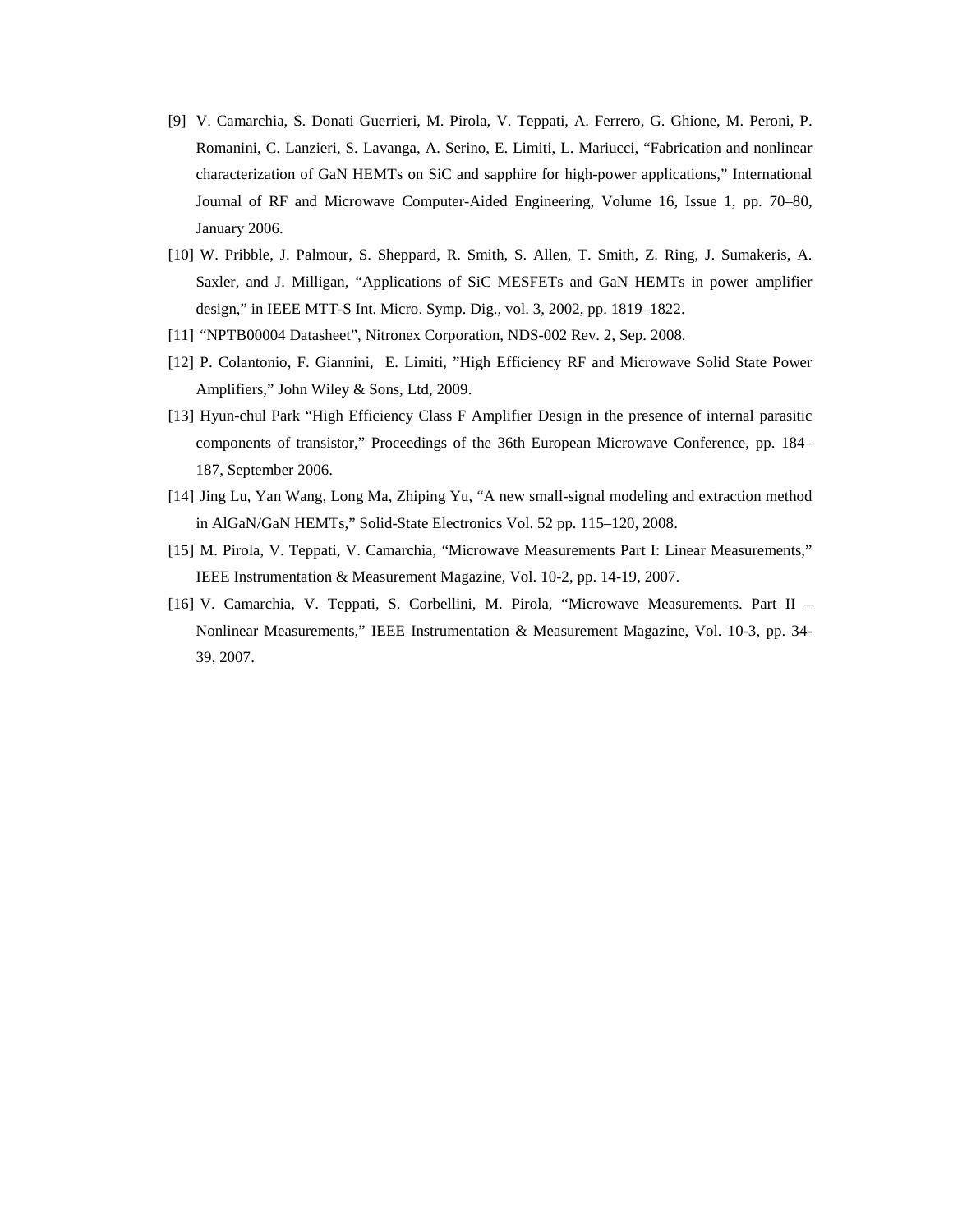

**Fig. 13: Block scheme of the designed OMNs. The II harmonic is controlled just close to the drain, then III harmonic and fundamental are tuned**



**Fig. 14: Topology of the input matching network for 900 MHz PAs. The stabilization network is effective both in band and out band**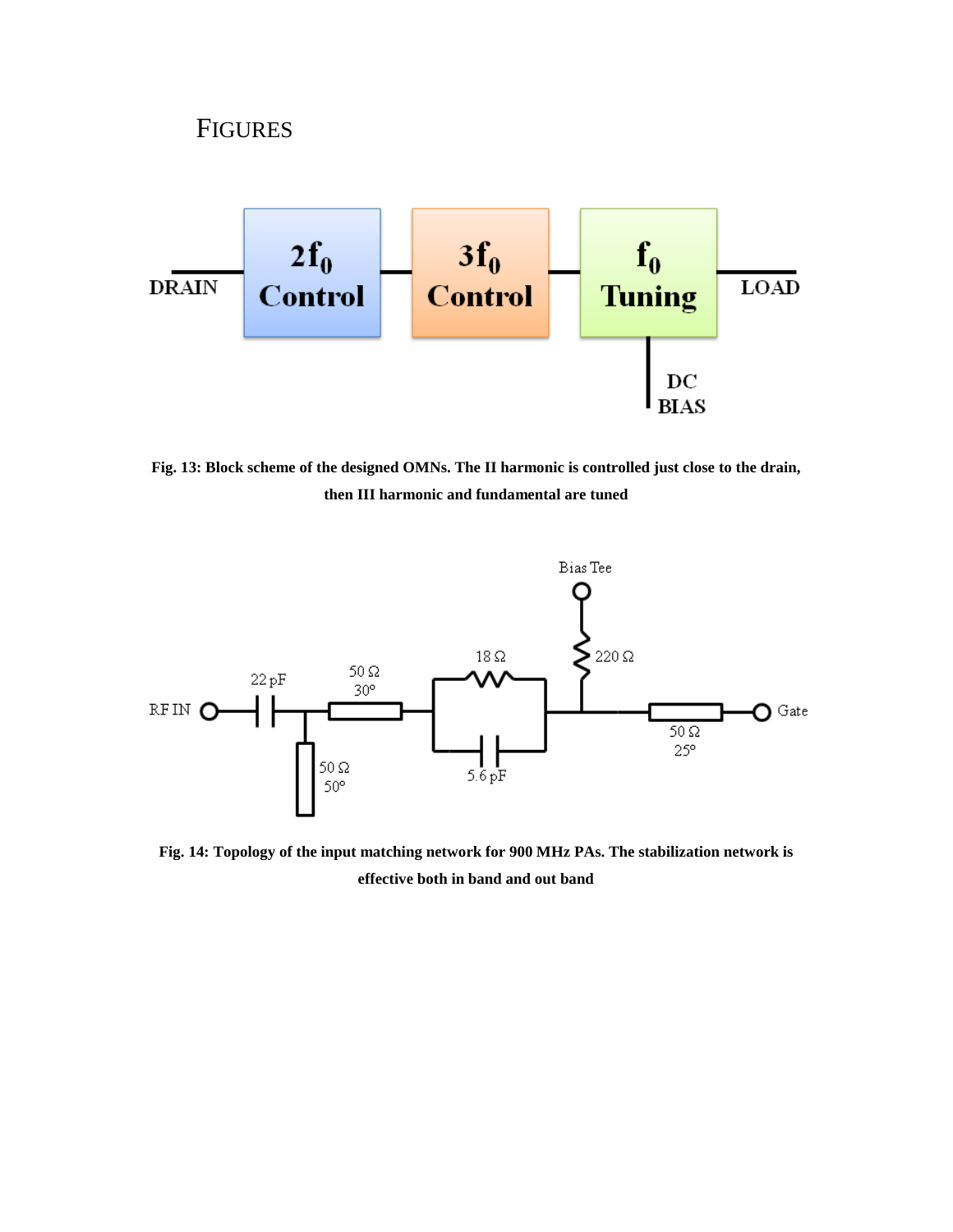

**Fig. 15: Single Tone measurement of 900MHz Class B PA. Output power (black), operative gain (red + diamonds), efficiency (blue + squares)**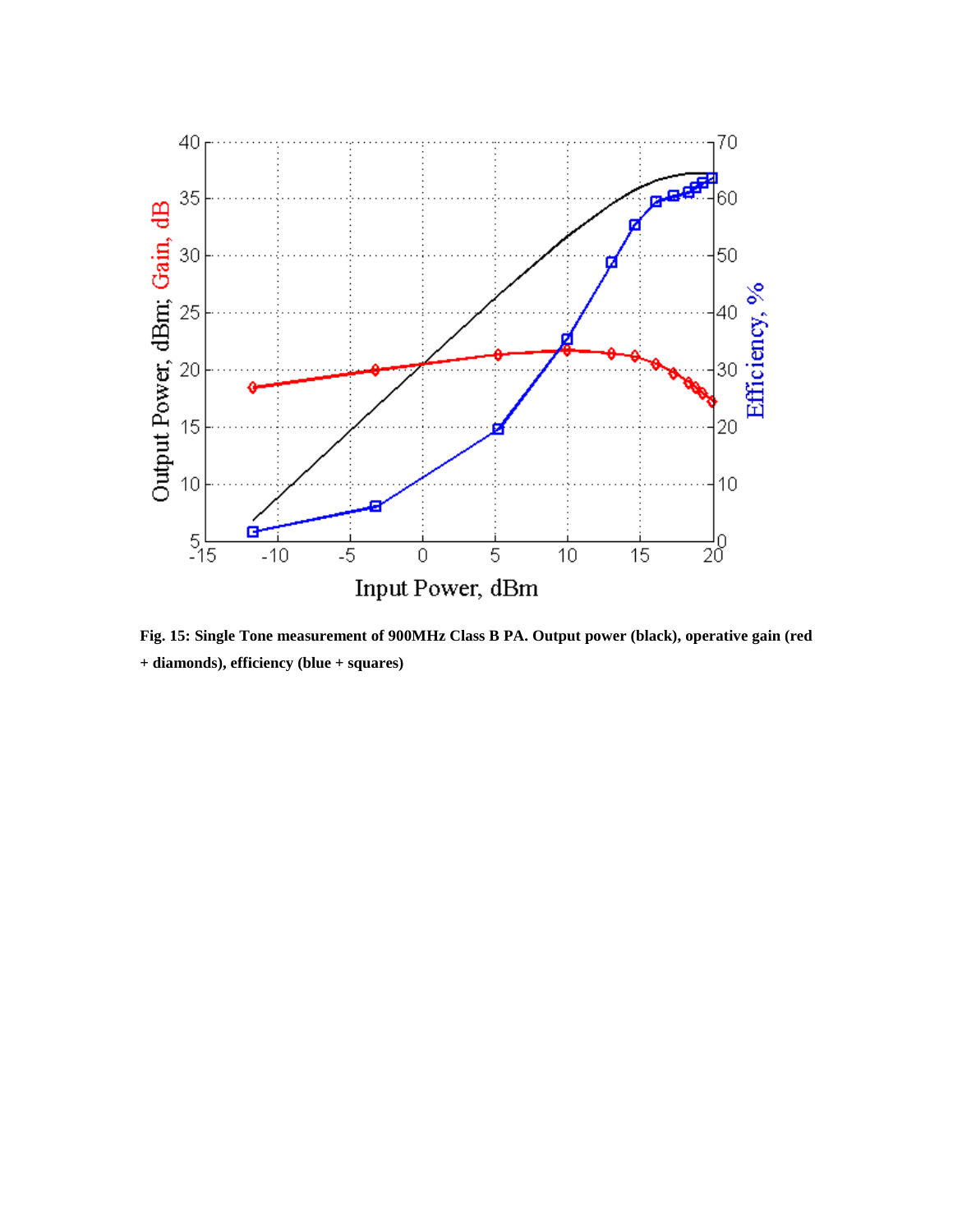

**Fig. 16: Single Tone measurement of 900MHz Class F PA. Output power (black), operative gain (red + diamonds), efficiency (blue + squares)**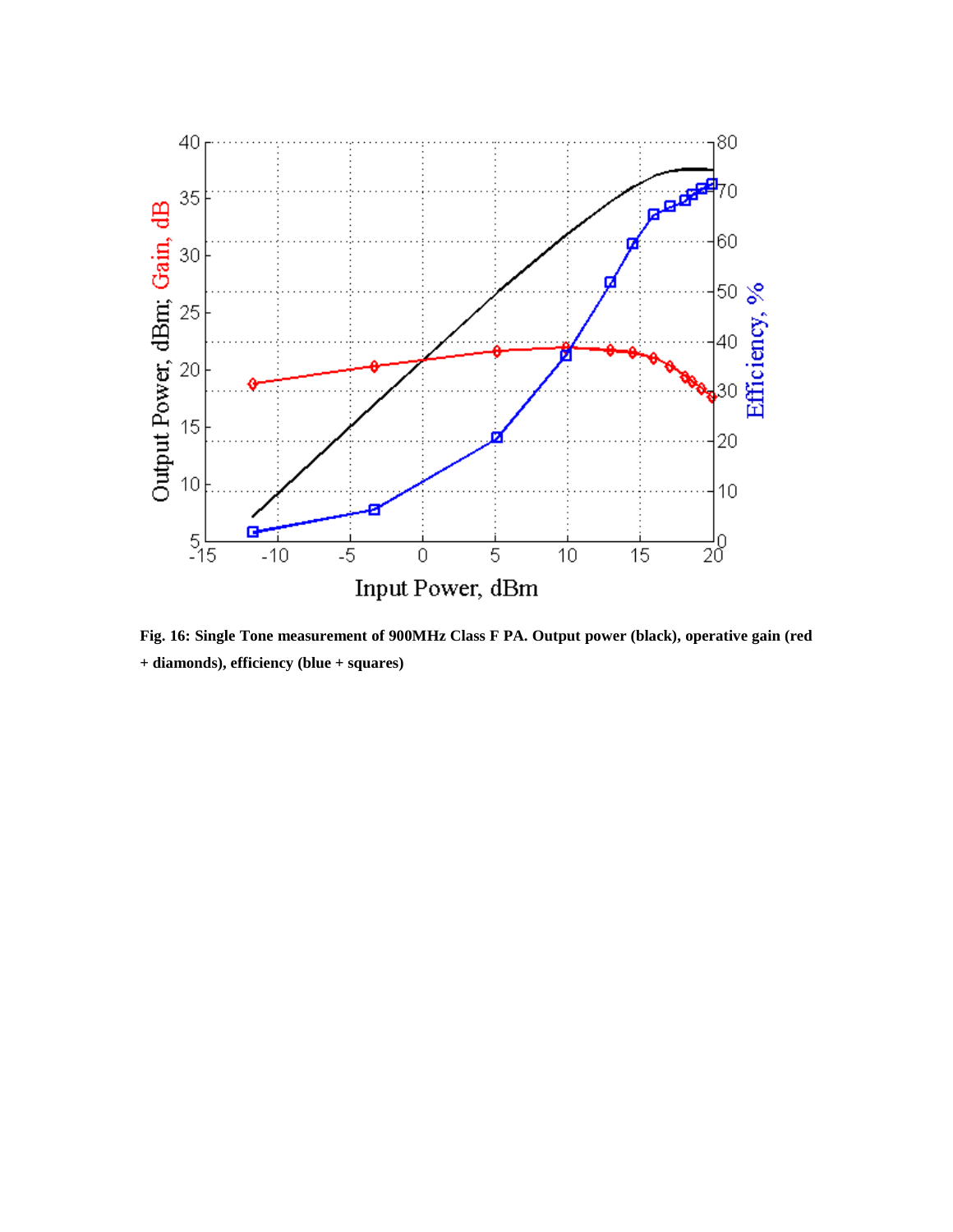

**Fig. 17: Picture of the realized 900MHz Class F PA**



**Fig. 18: Topology of the design IMN of the 2140 PAs. This network will be implemented also as IMN for Main and Peak amplifiers of the DPA**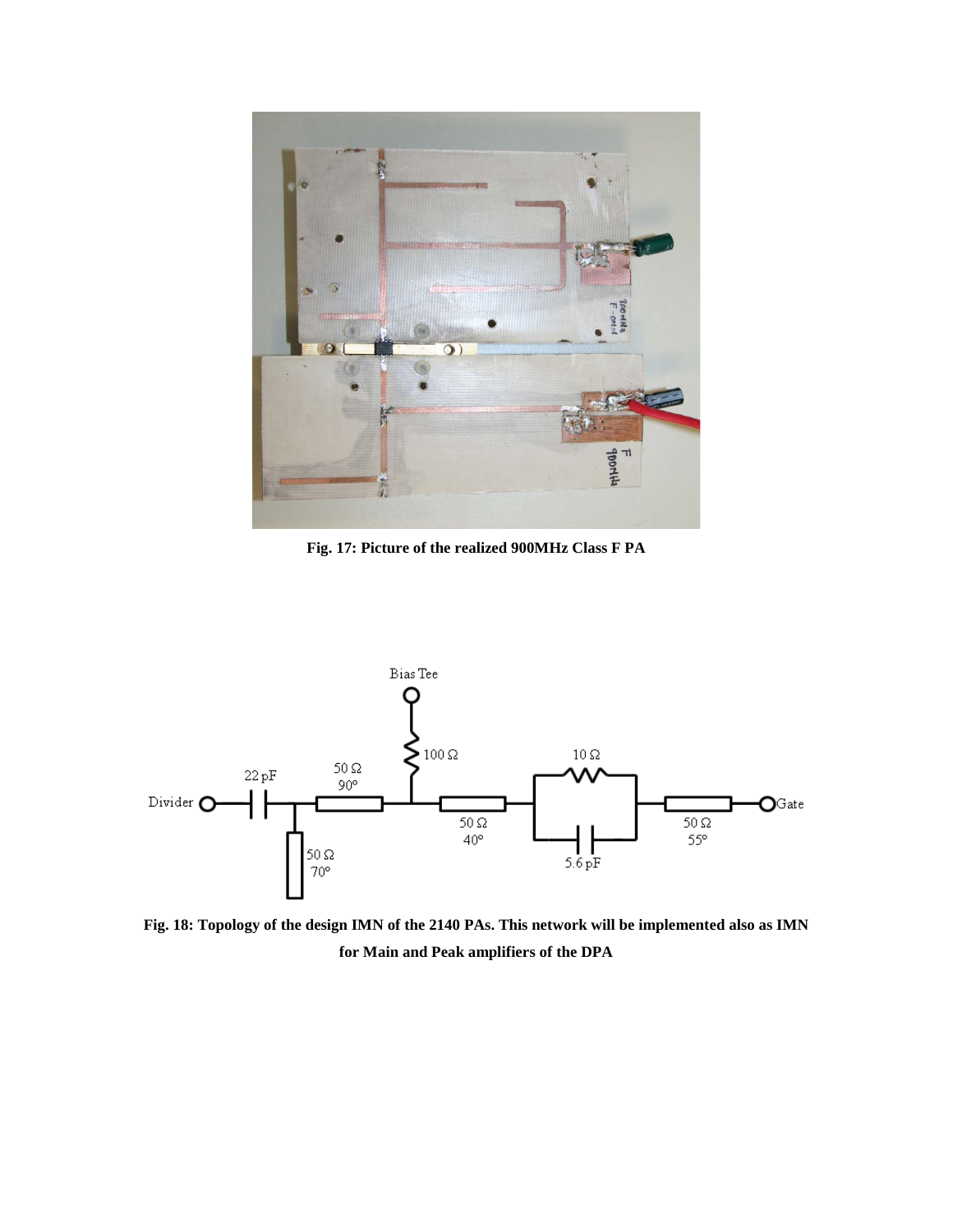

**Fig. 19: Single Tone measurement of 2.14 GHz Class B PA. Output power (black), operative gain (red + diamonds), efficiency (blue + squares)**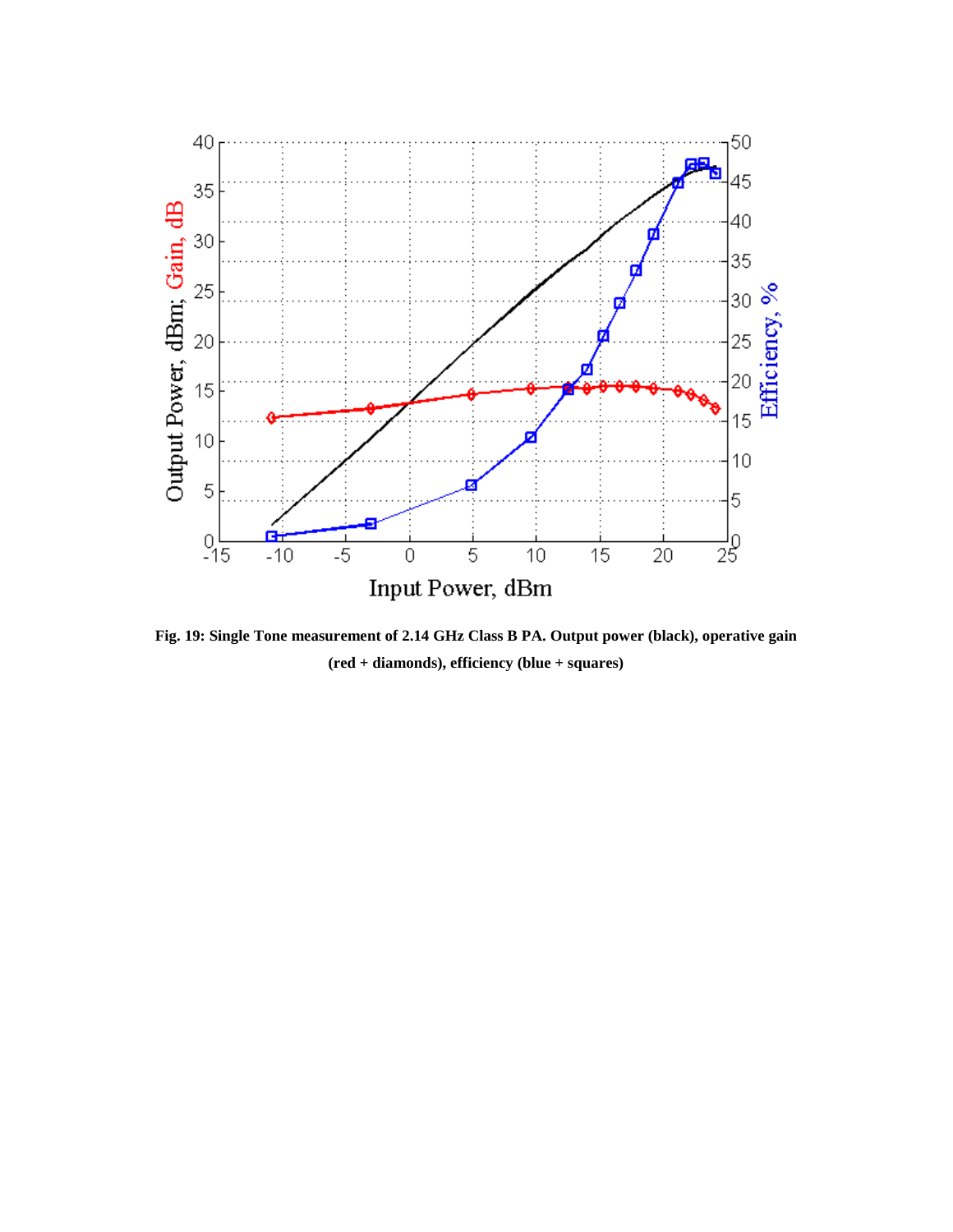

**Fig. 20: Single Tone measurement of 2.14 GHz Class F PA. Output power (black), operative gain (red + diamonds), efficiency (blue + squares)**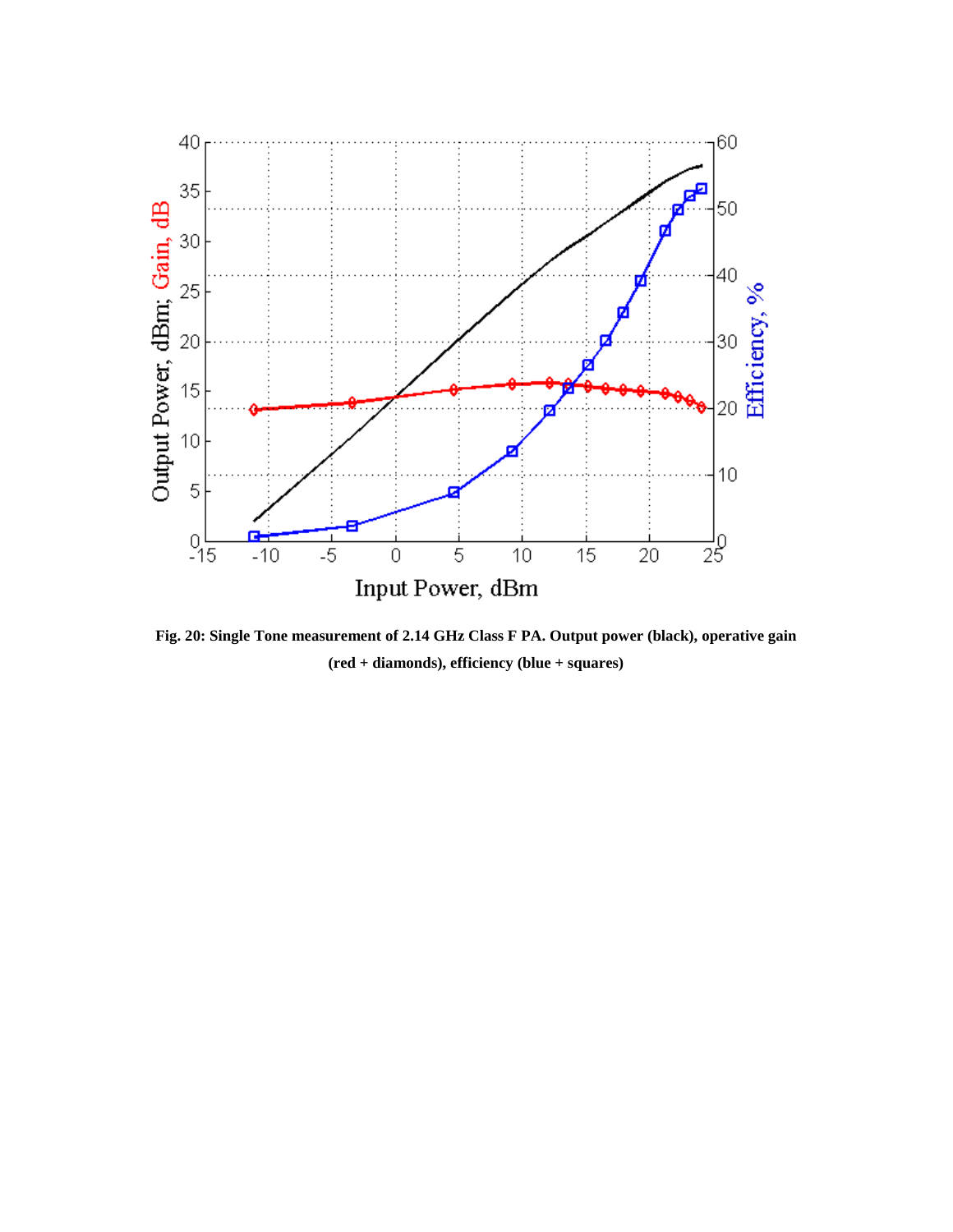

**Fig. 21: Block Scheme of the two stage DPA, with the same device employed for Main and Peak amplifier**



**Fig. 22: Detailed scheme of output network for the designed DPA. Where is not specified, the line impedance is of 50** Ω.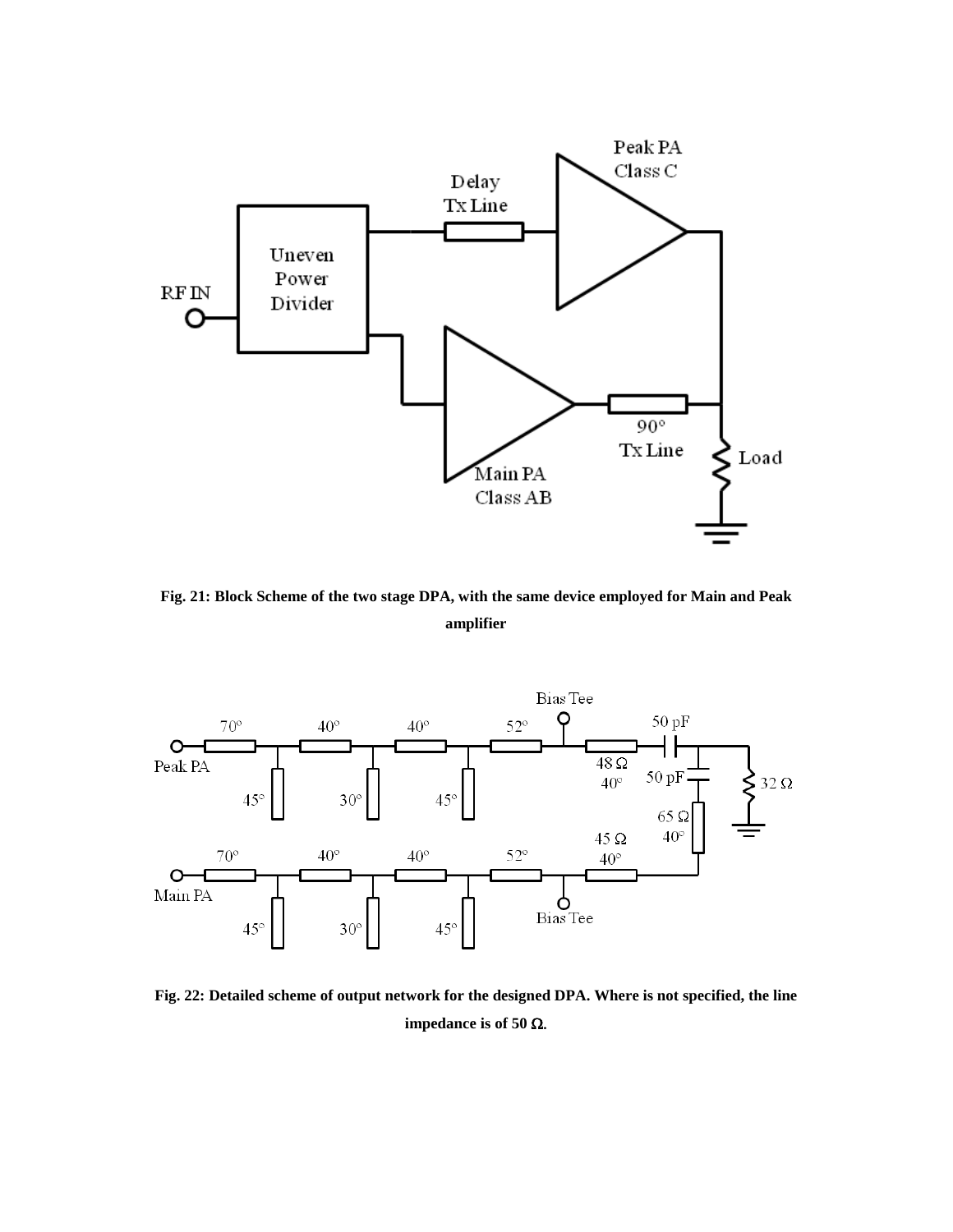

**Fig. 23: Structure of the designed uneven branch-line splitter**



**Fig. 24: Picture of the fabricated DPA**